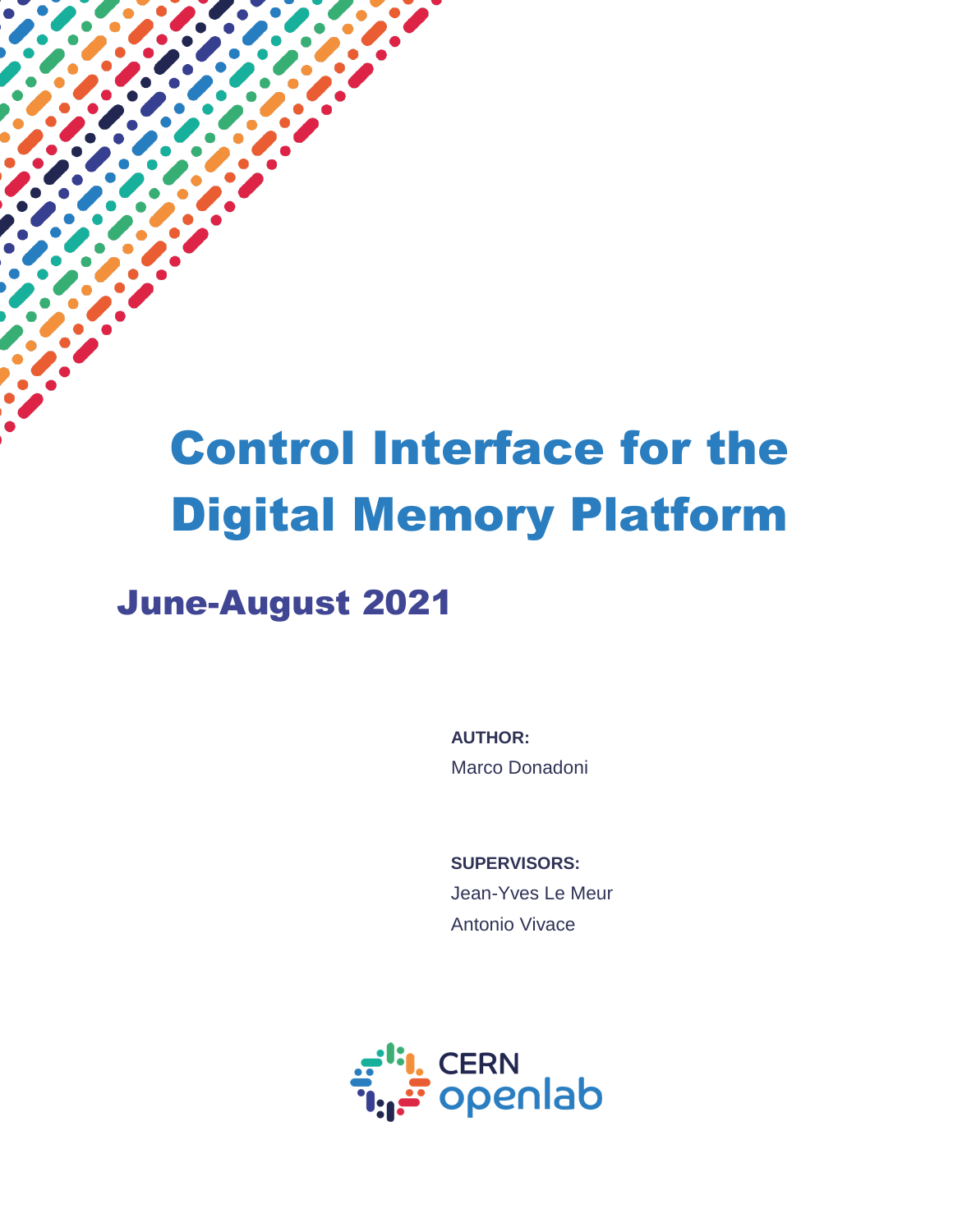

# **ABSTRACT**

CERN produces a huge amount of data, such as experimental results, digital documents and multimedia content, which needs to be stored, archived and preserved for many years to come. For this reason, the Digital Memory project was started, with the goal of guaranteeing the longterm storage and preservation of content from various existing information systems, but also to be able to collect missing content that is currently not archived anywhere.

To reach this goal, the Digital Memory Platform is currently under development. It is an OAIScompliant digital archive that will manage all the processes needed to harvest, ingest and preserve all the content that needs to be archived, in a single standardized way. This platform will be connected to the existing information systems, so that researchers at CERN can easily use it to archive all their resources.

This report describes the development of the Control Interface, a dashboard used to manage the Digital Memory Platform. It can be used to request the archival of a resource coming from one of the already existing information systems, to approve or reject such requests and to control the progress and the outcome of the various archival processes. To handle these features, we also developed part of the platform itself.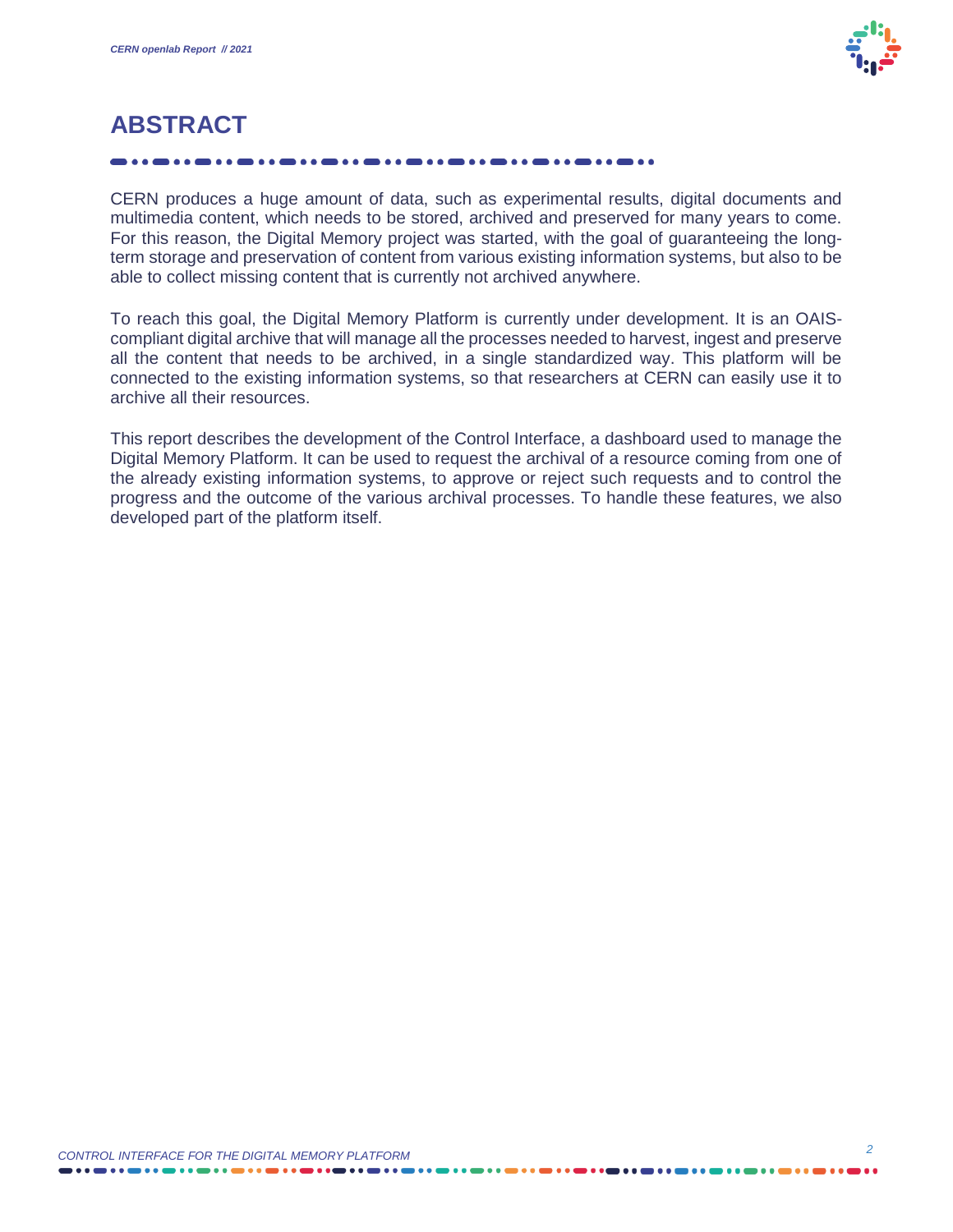

## **TABLE OF CONTENTS**

-----------------------------------

| <b>INTRODUCTION</b>                          | 01 |
|----------------------------------------------|----|
| <b>OPEN ARCHIVAL INFORMATION SYSTEM</b>      |    |
| <b>DIGITAL MEMORY PLATFORM</b>               |    |
| <b>PLATFORM API</b>                          | 02 |
| <b>CONTROL INTERFACE</b>                     | 03 |
| <b>FEATURES</b>                              | 04 |
| <b>USER AUTHENTICATION</b>                   |    |
| <b>RECORDS SEARCH</b>                        |    |
| <b>ARCHIVAL REQUESTS</b>                     |    |
| <b>PERMISSIONS</b>                           |    |
| <b>DEPLOYMENT</b>                            | 05 |
| <b>CONCLUSIONS AND FUTURE WORK</b>           | 06 |
| <b>REFERENCES</b>                            | 07 |
| <b>APPENDIX</b><br><b>REST API ENDPOINTS</b> | 08 |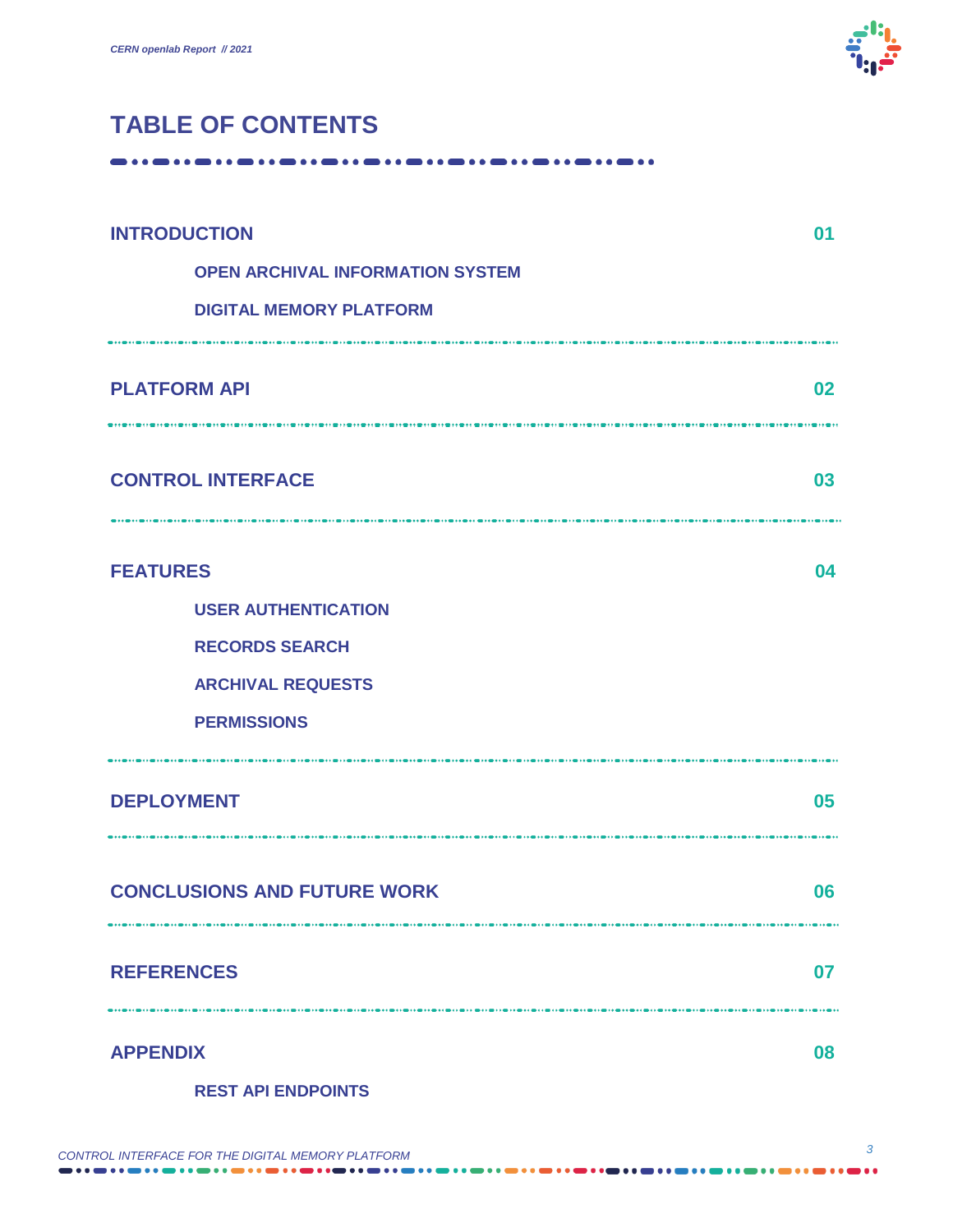

### **1. INTRODUCTION**

As part of its research efforts, CERN generates a very large amount of data that needs to be stored, archived and preserved so that it can be accessed in the future. That includes raw data measured by the different experiments, digital documents of various types such as published papers and reports, but also multimedia content like recorded lectures and meetings.

At the moment, this content is maintained and made accessible by different information systems, for example CDS (CERN Document Server), Zenodo and CERN Open Data, but none of them are OAIS-compliant. In addition, there already have been instances of lost data at CERN, due to hardware failure, unreadable data formats or because the data was simply never archived in any information system [\[1\].](#page-9-0)

In 2016, the Digital Memory project was started, with the goal of preventing the loss of valuable data [\[2\].](#page-9-1) One of the main activities of the project is to develop a single OAIS-compliant digital archive, the *Digital Memory Platform*, in order to make sure that all the data that needs to be preserved is kept in a single, standardized, long-term archival service. This platform needs to be connected to the existing information systems, in order to be able to harvest and ingest the data already stored in them [\[3\]](#page-9-2) .

#### **a. OPEN ARCHIVAL INFORMATION SYSTEM**

The *Open Archival Information System* (OAIS) reference model is a standard framework that describes the processes needed by an organization to preserve digital information and make it available to the community.



*Figure 1. Open Archival Information System reference model*

There are four cooperating actors in the OAIS model: producers of information, consumers, management and the archive itself. These actors use *Information Packages* to interact with each other. In particular, there are three types of information packages:

 **SIP (Submission Information Package)** is used by a producer to submit information to the archive.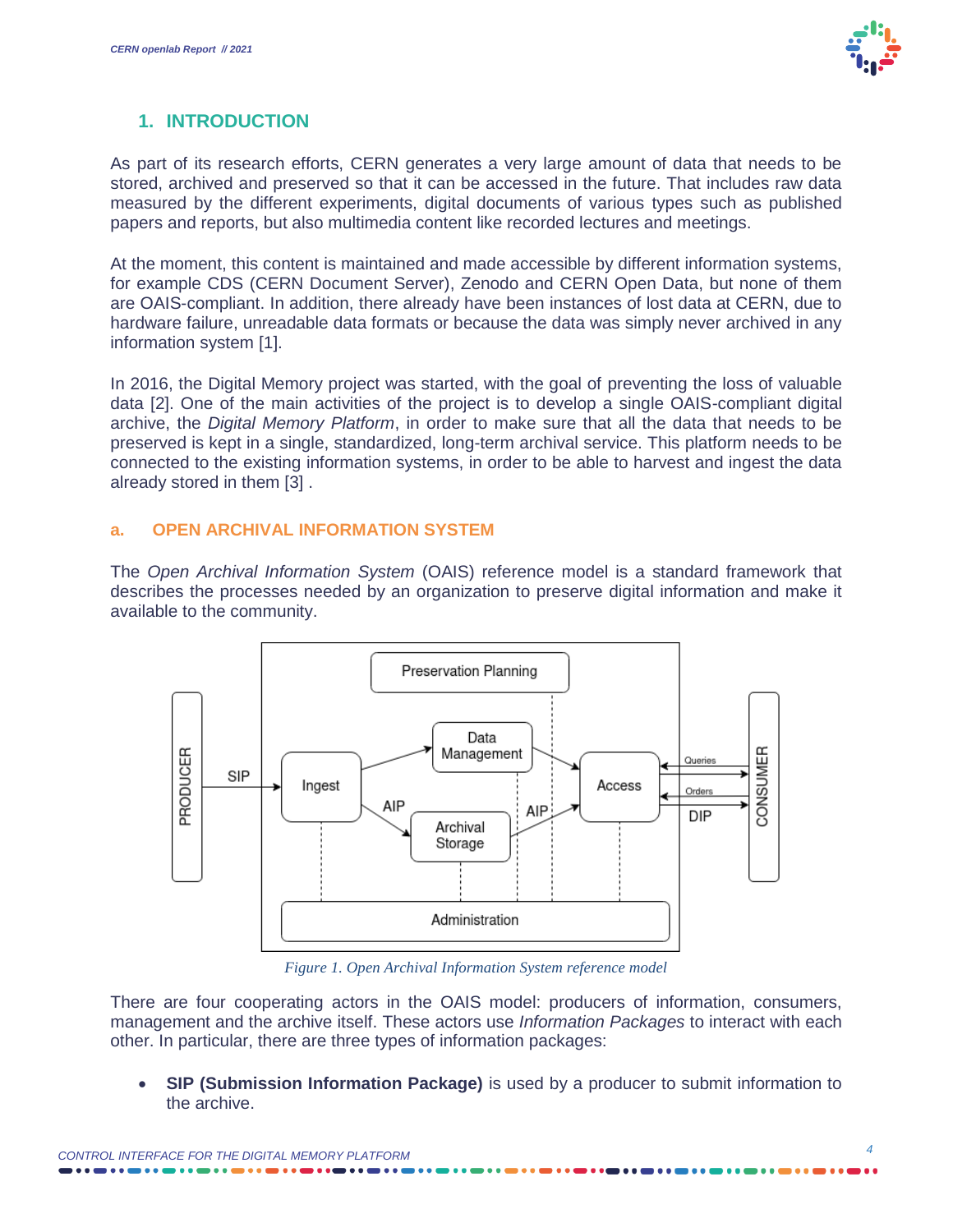

- **AIP (Archival Information Package)** is used by the archive to store the data submitted by the user, along with its metadata.
- **DIP (Dissemination Information Package)** is derived from the AIP and is given to a consumer after an access request.

#### **b. DIGITAL MEMORY PLATFORM**

The Digital Memory Platform needs to be able to handle all of the following operations:

| <b>Harvesting</b>                        | The system needs to be able to harvest the data and metadata of a<br>specified resource from any of the existing information systems. This<br>creates an archive composed of a hierarchy of directories, following<br>the BagIt specification, which contains all the requested data and<br>metadata in a standardized structure. This is handled by the bagit-<br>create tool, which creates a SIP (Submission Information Package). |
|------------------------------------------|---------------------------------------------------------------------------------------------------------------------------------------------------------------------------------------------------------------------------------------------------------------------------------------------------------------------------------------------------------------------------------------------------------------------------------------|
| <b>Ingestion</b>                         | The system needs to be able to ingest an archive in the BagIt format.<br>This archive can either be generated by the system itself by<br>harvesting an external source, or it can be directly provided by the<br>external information system. During the ingestion, the data will be<br>normalized in order to be easily accessible and readable in the<br>future. This creates an AIP (Archival Information Package).                |
| Long term storage                        | After an archive is ingested, it needs to be stored in a long-term<br>storage. This can be, for example, the CERN Tape Archive (CTA) or<br>an external service [4].                                                                                                                                                                                                                                                                   |
| <b>Access to the</b><br>archived content | Once archives are pushed to the long-term storage facilities, they<br>must be made accessible to the users. This can be done by<br>developing an ad-hoc solution or by exploiting existing systems like<br>InvenioRDM.                                                                                                                                                                                                                |

Many different components will compose the Digital Memory Platform, but the ones we are interested in for the summer programme are:

| <b>Platform API</b>      | The core component of the system that controls and orchestrates all<br>the other parts. It manages all the different operations supported by<br>the digital archive. It exposes an API that can be used to control the<br>platform and that will be also used by the Control Interface. |
|--------------------------|-----------------------------------------------------------------------------------------------------------------------------------------------------------------------------------------------------------------------------------------------------------------------------------------|
| <b>Control Interface</b> | Web application used by the users to trigger archival requests, to<br>approve them and to control the jobs running and the status of the<br>platform.                                                                                                                                   |

During the summer programme we worked on both the Control Interface and the Platform API, focusing only on the harvesting of the various resources.

. . . . . .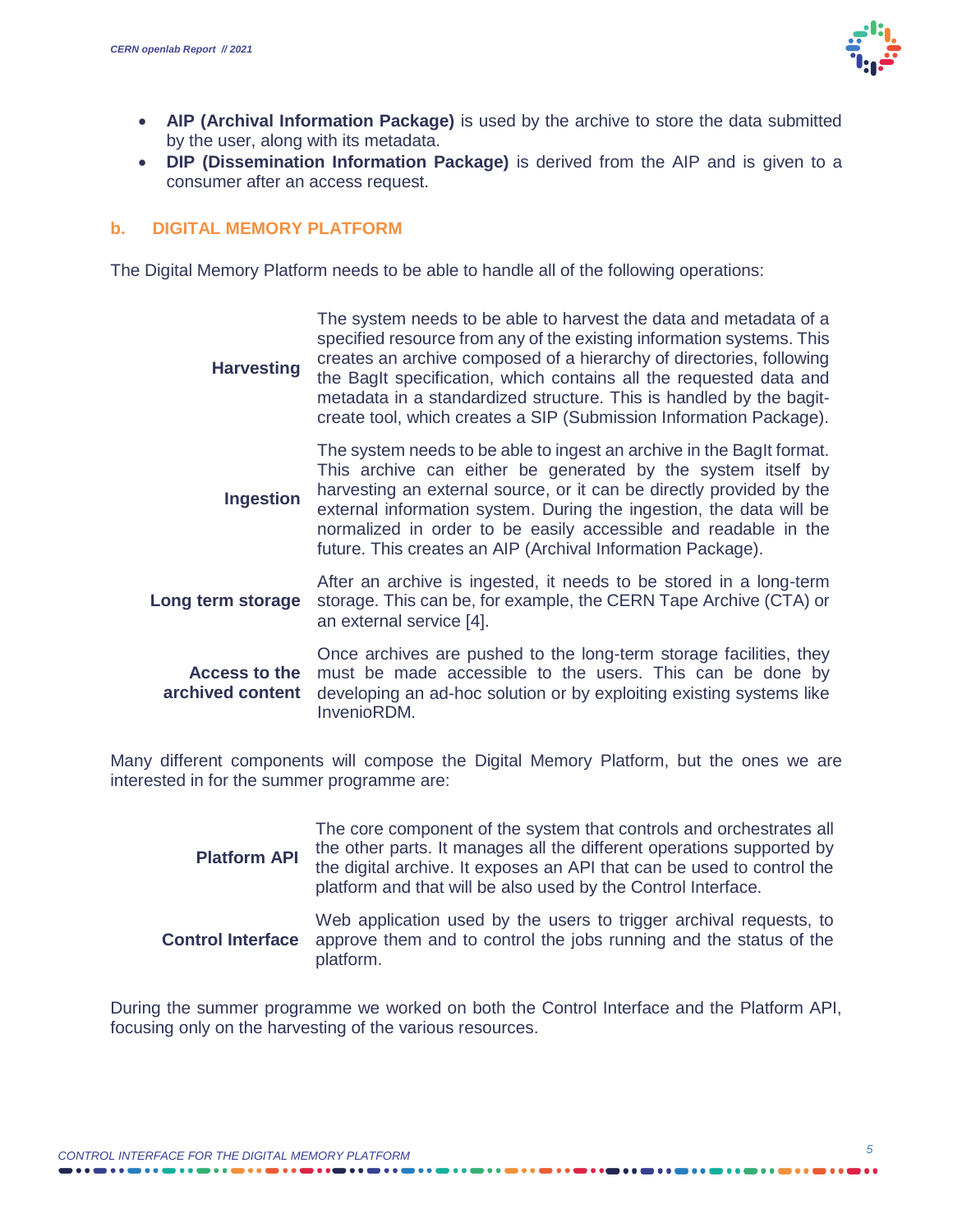

#### **2. PLATFORM API**

The Platform API [\[5\]](#page-9-4) is the central component of the Digital Memory Platform. This component is very important because it will manage and orchestrate all the other components of the system. It exposes a REST API that is used to interact with the system.

It has been developed in Python using these libraries and frameworks:

| Django                                 | Web framework used to build web applications. It provides many<br>features ready to be used out-of-the-box, including authentication,<br>authorization, persistent storage and routing.                               |
|----------------------------------------|-----------------------------------------------------------------------------------------------------------------------------------------------------------------------------------------------------------------------|
| <b>Django REST</b><br><b>Framework</b> | Toolkit that expands the set of functionalities provided by Django when<br>dealing with Web APIs. It makes the development of the REST API<br>much easier and faster.                                                 |
| mozilla-django-oidc                    | Library used to manage the login using CERN credentials, exploiting<br>the OpenID Connect protocol.                                                                                                                   |
| bagit-create                           | Library developed at CERN, used to harvest the records coming from<br>the various external sources.                                                                                                                   |
|                                        | Task queue used to distribute tasks to be run by different workers.<br><b>Celery</b> Whenever a user requests the archival of a specified record, a new<br>task that handles the harvesting of the record is created. |
| <b>Requests</b>                        | Library used to interact with the APIs of the various information<br>systems, in order to search records and to gather information about<br>them.                                                                     |
|                                        |                                                                                                                                                                                                                       |

#### **3. CONTROL INTERFACE**

The control interface [\[6\]](#page-9-5) is a web interface accessible through a browser. It is implemented as a Single Page Application using the following tools:

| <b>React</b>        | Framework used to build the user interface. The other teams in the Digital Repository section also use this framework. |  |  |  |
|---------------------|------------------------------------------------------------------------------------------------------------------------|--|--|--|
| <b>React Router</b> | Library to be used together with React to manage the routing to the<br>different pages of the application.             |  |  |  |
|                     | <b>Axios</b> Library to make HTTP requests, used to interact with the REST API.                                        |  |  |  |
|                     | Bootstrap Framework used to style the user interface.                                                                  |  |  |  |

#### **4. FEATURES**

In this section, we describe the main features developed during the summer programme.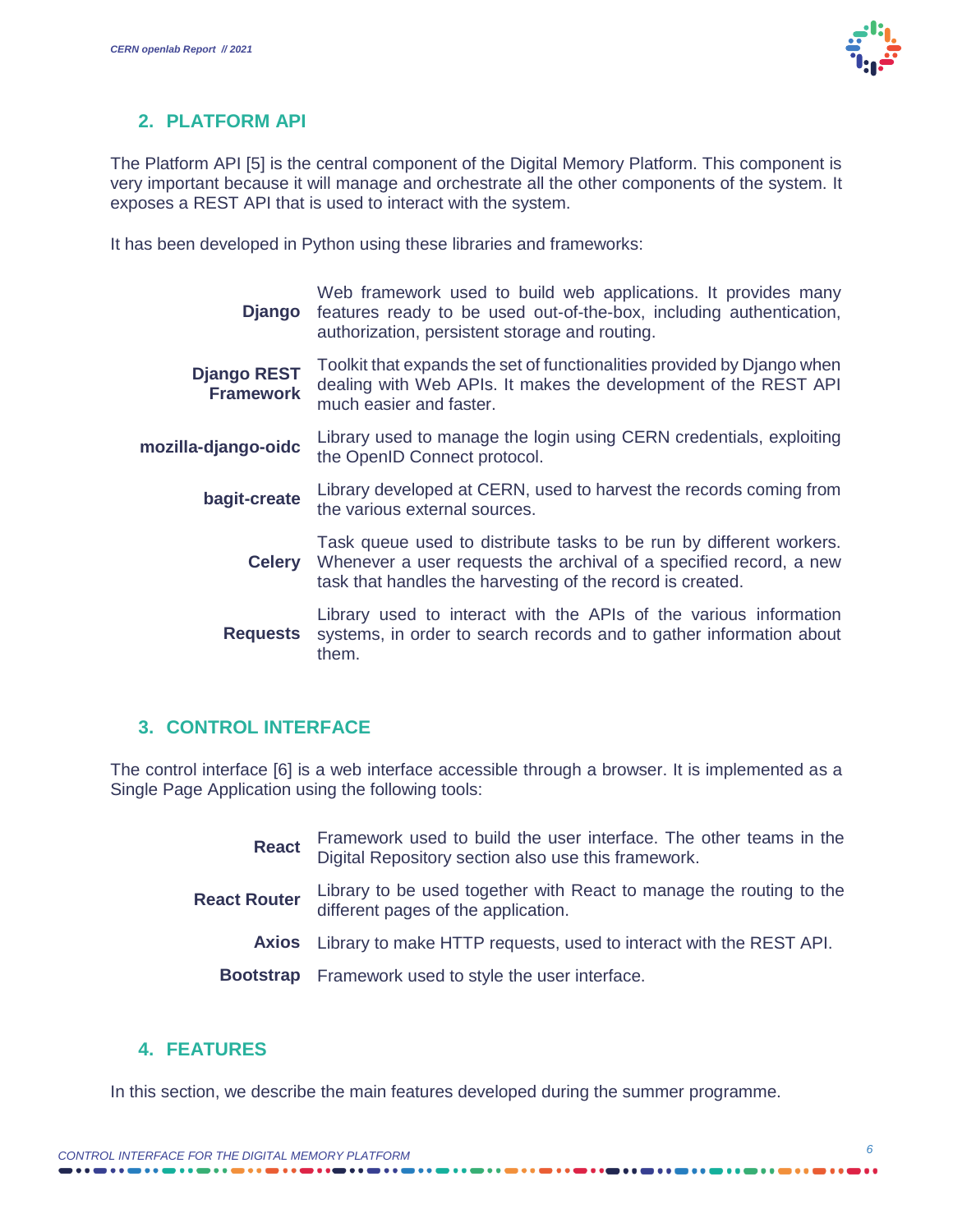#### **a. USER AUTHENTICATION**

Before accessing and using the system, the user must be authenticated. We support two kinds of authentication, by using a username and password and by logging in with CERN credentials. The first one is supposed to be used only for special local accounts or for testing, otherwise everybody must use the CERN credentials.

We use the OpenID Connect protocol to login using CERN credentials. All the authentication flow is handled by the mozilla-django-oidc library, which automatically manages the users in the database, creating and updating them as necessary.

#### **b. RECORDS SEARCH**

| Home Search Archives Logout                                                                       | Hello, madonado        |  |  |
|---------------------------------------------------------------------------------------------------|------------------------|--|--|
| Search<br>Openlab Summer Programme<br>Source<br>cds<br>Query                                      | Search<br>$\checkmark$ |  |  |
| Tackling computing challenges at CERN (Webcast)                                                   | i<br>⊕<br>₫            |  |  |
| Introduction to CERN openlab (Webcast)                                                            | ⊕<br>₫<br>Ť.           |  |  |
| Introduction to CERN openlab lectures: Introduction to CERN openlab lectures<br>Φ                 |                        |  |  |
| ₫<br>Wrap up<br>÷<br>⊕                                                                            |                        |  |  |
| Inference engine for custom neural networks with oneAPI                                           | ₫<br>÷<br>⊕            |  |  |
| ₫<br>Heterogeneous computing for Deep Learning: deploying generative models via Intel OneAPI<br>⊕ |                        |  |  |
| Intel oneAPI Integration Tests With the ATLAS Offline Software                                    | ₫<br>⊕<br>i.           |  |  |
| Using Intel oneAPI for Reconstruction algorithms                                                  | i.<br>₫<br>⊕           |  |  |
| Anomaly Detection with Spiking Neural Networks                                                    | ₫<br>⊕<br>Ť.           |  |  |
| Pre-processing for Anomaly Detection on Linear Accelerator<br>M<br>⊕<br>1                         |                        |  |  |

*Figure 2. Records Search*

From this page, the user can search for specific records, for example documents or video recordings, on some information systems. Right now, we only support CDS, but other information systems will be added in the future.

After searching and finding a specific record, the user can see its details and he can access the resource directly from the external information system. The user can also request the harvesting of a specific record: this creates a new archival request, which needs to be approved before actually being worked on.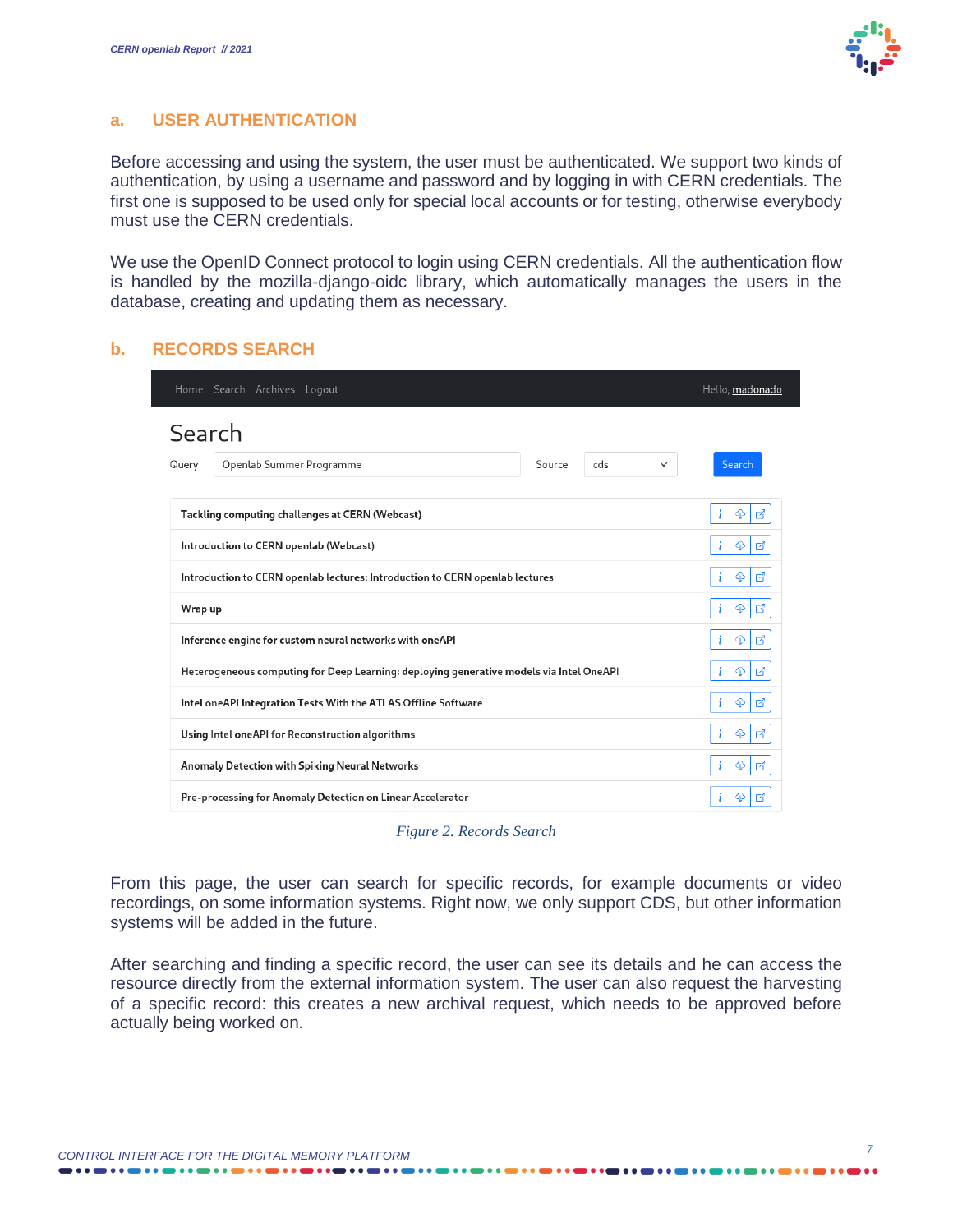

|    | Archives      |          |                      |                      |                          |
|----|---------------|----------|----------------------|----------------------|--------------------------|
| ID | Record        | Creator  | <b>Creation Date</b> | <b>Status</b>        | <b>Actions</b>           |
| 6  | 2737252 (cds) | madonado | 2021/08/13 16:42:51  | Waiting for Approval | $\checkmark$<br>$\times$ |
| 5  | 2737253 (cds) | madonado | 2021/08/13 16:03:44  | Pending              |                          |
| 4  | 2737254 (cds) | madonado | 2021/08/13 14:27:37  | In progress          |                          |
| 3  | 2774412 (cds) | madonado | 2021/08/13 11:14:23  | Completed            |                          |
| 2  | 2775200 (cds) | madonado | 2021/08/13 10:35:12  | Failed               |                          |
| 1  | 2775216 (cds) | madonado | 2021/08/13 09:55:56  | Rejected             |                          |

*Figure 3. Archival Requests*

From this page, the user can see all the archival requests made to the system.

After a user requests the creation of a new archive, a privileged user can either approve or reject the request. If the request is accepted, a new celery task is spawned. The job of this task is to run the bagit-create tool in order to harvest all the data and metadata associated to the record. In the future, this task will also have to start the ingestion process to store the data in the digital archive.

Each archival request can be in one of these states:

| <b>Waiting for Approval</b> | The archival request needs to be approved before the system can start<br>harvesting the specified record.                                                                |
|-----------------------------|--------------------------------------------------------------------------------------------------------------------------------------------------------------------------|
| <b>Rejected</b>             | The archival request has been rejected, so the record will not be<br>harvested.                                                                                          |
| <b>Pending</b>              | The archival request has been approved. A new Celery task to harvest<br>the specified record has been created and it is now waiting to be<br>scheduled on a free worker. |
|                             | In Progress The harvesting task is currently running on a worker of the system.                                                                                          |
|                             | <b>Completed</b> The harvesting task has successfully harvested the specified record.                                                                                    |
|                             | <b>Failed</b> Some error occurred during the execution of the harvesting task.                                                                                           |

#### **d. PERMISSIONS**

Django has a built-in permission system, which we use to limit the actions a user can make. In particular, there are three custom permissions currently in use: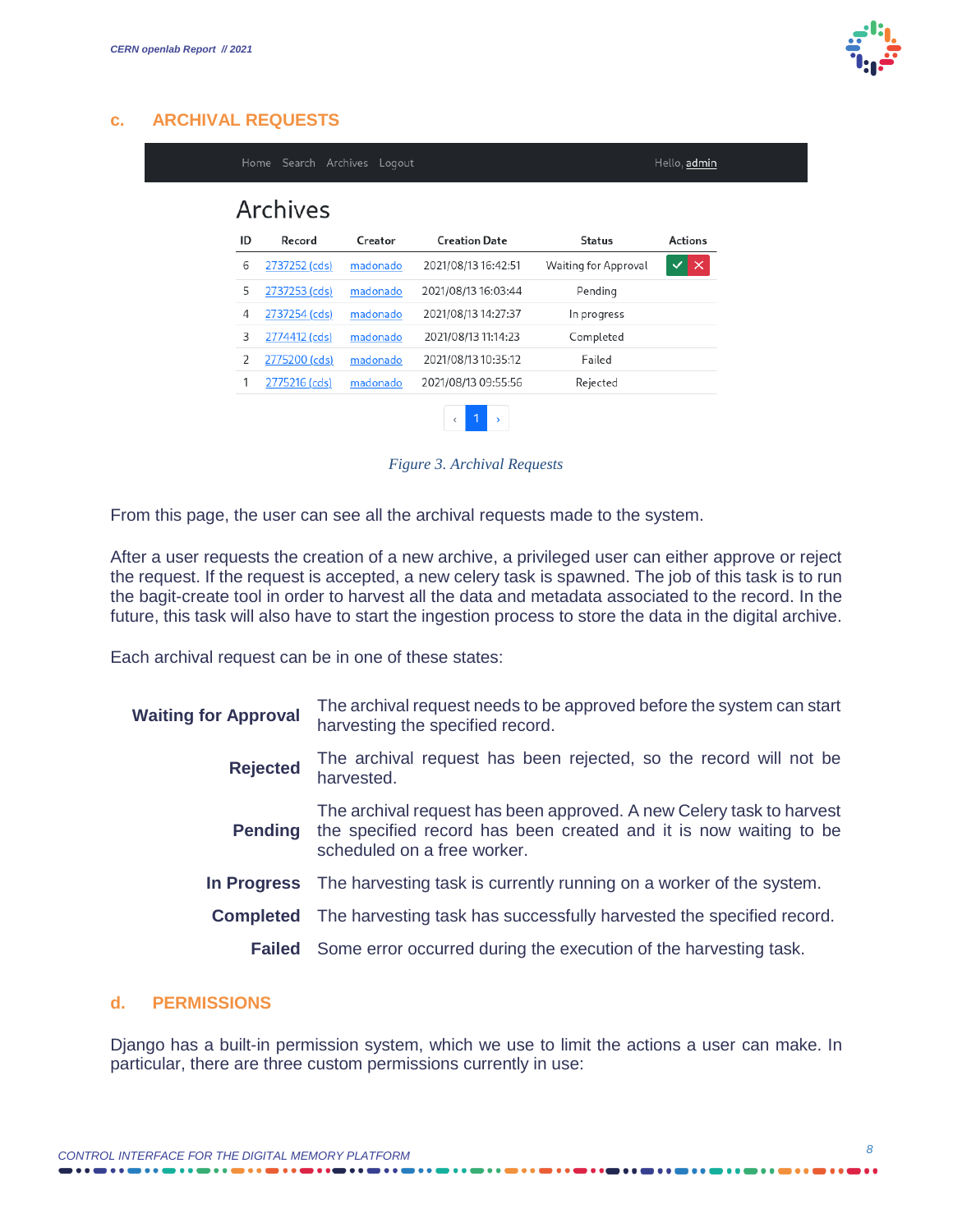

| can access all archives | The user can access all the archives, even those created by<br>other users. |
|-------------------------|-----------------------------------------------------------------------------|
|                         | can reject archive The user can reject archival requests he can access.     |
|                         | can approve archive The user can approve archival requests he can access.   |

These permissions can be independently granted to each user. In particular, we can leverage the role based permissions system provided by the CERN authorization service. From its web interface, we can define roles that are linked to some of the existing e-groups used at CERN. Whenever a user logs in using the CERN credentials, the Platform API receives some information about the user (e.g. name, surname, email), including the user's roles. Based on these roles, the application can decide which permissions to grant to the user.

#### **5. DEPLOYMENT**

The Digital Memory Platform is hosted on OpenShift, a "Platform-as-a-Service" cloud computing service that provides an easy way to deploy multiple Docker containers, which are orchestrated by Kubernetes. The deployment configuration is described entirely by YAML files that define the various OpenShift or Kubernetes objects needed to run the application. They describe, for example, the storage volumes needed, which containers need to be executed and how they communicate with each other. These configuration files are stored in a Git repository [\[7\],](#page-9-6) so that they can be easily shared, modified, but also rolled back to a previous version when some changes cause problems to the deployed application.

The Digital Memory Platform is deployed continuously and automatically each time the source code or the deployment configuration is changed. Thanks to the CI/CD pipelines of GitLab, after each push on one of the git repositories, the Docker image of the application is automatically rebuilt, it is published on the registry and the OpenShift configuration is updated.

#### **6. CONCLUSIONS AND FUTURE WORK**

During the nine-weeks of the summer programme we successfully developed a prototype of the Platform API and its Control Interface with many features, including user authentication and authorization, the interaction with existing information systems and the handling and approval of archival requests. I want to thank my supervisors Jean-Yves Le Meur and Antonio Vivace for giving me the possibility to work on this project and for their support and feedback during my summer programme.

This is just a starting point for the Digital Memory Platform and there are still several features that need to be added. First of all, the platform only supports the harvesting and not the ingestion and the long-term storage of the archives. In the future, users will also need to be able to access the archived content. Considering the features we implemented, many tweaks would make the user experience better, for example adding the possibility to filter the list of archival requests or the search results.